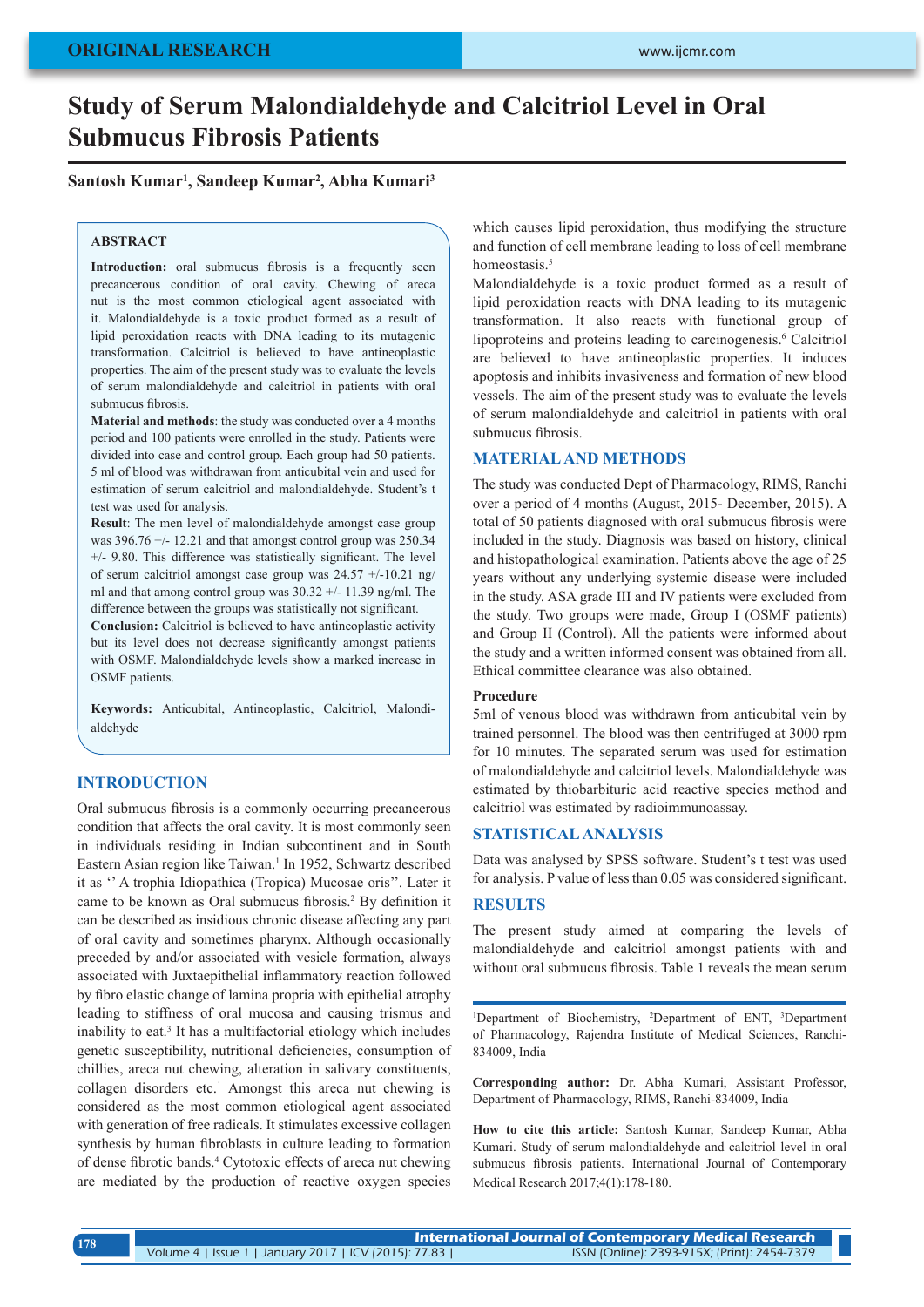|                                                                                     | <b>Malondialdehyde Levels</b> |         | <b>Calcitriol Levels</b> |               |
|-------------------------------------------------------------------------------------|-------------------------------|---------|--------------------------|---------------|
|                                                                                     | <b>OSMF</b>                   | Control | <b>OSMF</b>              | C ontrol      |
|                                                                                     | 50                            | 50      | 50                       | 50            |
| Mean                                                                                | 396.76                        | 250.34  | $24.57$ ng/ml            | $30.32$ ng/ml |
| Standard deviation                                                                  | 12.21                         | 9.80    | 10.21                    | 11.39         |
| P value                                                                             | < 0.05                        |         | >0.05                    |               |
| <b>Table-1:</b> Estimated levels of malonial dehyde and calcitriol amongst patients |                               |         |                          |               |



**Figure-1:** malondialdehyde level and calcitriol level in case and control.

levels of malondialdehyde and calcitriol amongst both case and control group. The men level of malondialdehyde amongst case group was  $396.76 + (-12.21)$  and that amongst control group was 250.34 +/- 9.80. This difference was statistically significant. The level of serum calcitriol amongst case group was  $24.57 +/-$ 10.21 ng/ml and that among control group was  $30.32 +/- 11.39$ ng/ml. The difference between the groups was statistically not significant.

## **DISCUSSION**

Till present date many studies have been conducted estimating the level of serum malondialdehyde, serum vitamin C, serum iron, superoxide dismutase amongst patients with or without OSMF. In our present study the level of malondialdehyde shows a significant increase in patients with oral submucus fibrosis. The results of our study are in accordance with various other studies estimating the levels of malondialdehyde. A study conducted by Tejasvi et al in 2017, showed that there was no significant difference in the levels of malondialdehyde amongst patients with different grades of oral submucus fibrosis. On the contrary, a study conducted by Bhat and Dholakia showed that increase in serum malondialdehyde levels as the grading progressed to higher levels. Rajendran et al showed that vitamin and iron deficiency leads to a state of malnourishment leading to derangement in inflammatory repair response which further leads to derangement in healing and hence oral submucus fibrosis.

Apoptosis i.e. programmed cell death is a genetically regulated phenomenon that lead to deletion of normal as well as malignant cells. Resistance to apoptosis is associated with carcinogenesis. Calcitriol is associated with antineoplastic activity by inducing apoptosis. Serum levels of calcitriol and vitamin D receptor acts as a guide during supportive treatment of patients with oral submucus fibrosis. In our present study no significant difference was seen in calcitriol levels amongst patients with or without oral submucus fibrosis. A study done by Grimm et al in estimating the level of vitamin D and receptor amongst patients of oral cancer and precancerous lesions showed that vitamin D deficiency was detected amongst oral squamous cell carcinoma patients but the difference was not significant.

The present study had certain drawbacks associated with it. The sample size was very small, had the sample size being larger the results would have varied. Grading of oral submucus fibrosis was not taken into consideration. It would have given a better picture in relation to the level of malondialdehyde and calcitriol and oral submucus fibrosis.

### **CONCLUSION**

Oral submucus fibrosis patients show a, marked increase in level of malondialdehyde compared to mild decrease in calcitriol levels. Supplementing Vitamin D could leat o improvement in condition because of its antineoplastic activities.

#### **REFERENCES**

- 1. Kiran KK, Saraswathi TR, Ranganathan K, Uma Devi M, Joshua E. Oral Submucous Fibrosis: A clinico histopathological study in Chennai. Indian J Dent Res. 2007;18:106–11.
- 2. Joshi SG. Submucous fibrosis of the palate and pillars. Indian J Otolaryngol. 1953;4:1‑4.
- 3. Pindborg JJ, Sirsat SM. Oral Submucous Fibrosis. Oral Surg Oral Med Oral Pathol. 1966;22:764–79.
- 4. Caniff JP, Harvey W. The etiology of OSF: Stimulation of collagen synthesis by extracts of arecanut. Int J Oral Surg. 1981;10:163–7.
- 5. Manoharan S, Kolanjiappan K, Suresh K, Panjamurthy K. Lipid peroxidation and antioxidants status in patients with oral squamous cell carcinoma. Indian J Med Res. 2005;122:529–34.
- 6. Marnett LJ. Chemistry and biology of DNA damage by Malondialdehyde. IARC Sci Publ 1999;150:17‑27.
- 7. Shetty SR, Babu SG, Kumari S, Rao V, Vijay R, Karikal A. Malondialdehyde levels in oral sub mucous fibrosis: A clinicopathological and biochemical study. North American journal of medical sciences. 2012;4:125.
- 8. Nair R, Maseeh A. Vitamin D: The "sunshine" vitamin. J Pharmacol Pharmacother. 2012;3:118-26.
- 9. Grimm M, Alexander D, Munz A, Hoffmann J, Reinert S. Is 1,25-dihydroxyvitamin D3 receptor expression a potential Achilles' heel of CD44+ oral squamous cell carcinoma cells?. Target Oncol. 2013;8:189-201.
- 10. Shetty SR, Babu SG, Kumari S, Rao V, Vijay R, Karikal A. Malondialdehyde levels in oral sub mucous fibrosis: A clinicopathological and biochemical study. North American journal of medical sciences. 2012;4:125.
- 11. Guruprasad R, Nair PP, Singh M, Singh M, Singh MP, Jain A. Serum vitamin c and iron levels in oral submucous fibrosis. Indian Journal of Dentistry. 2014;5:21-5.